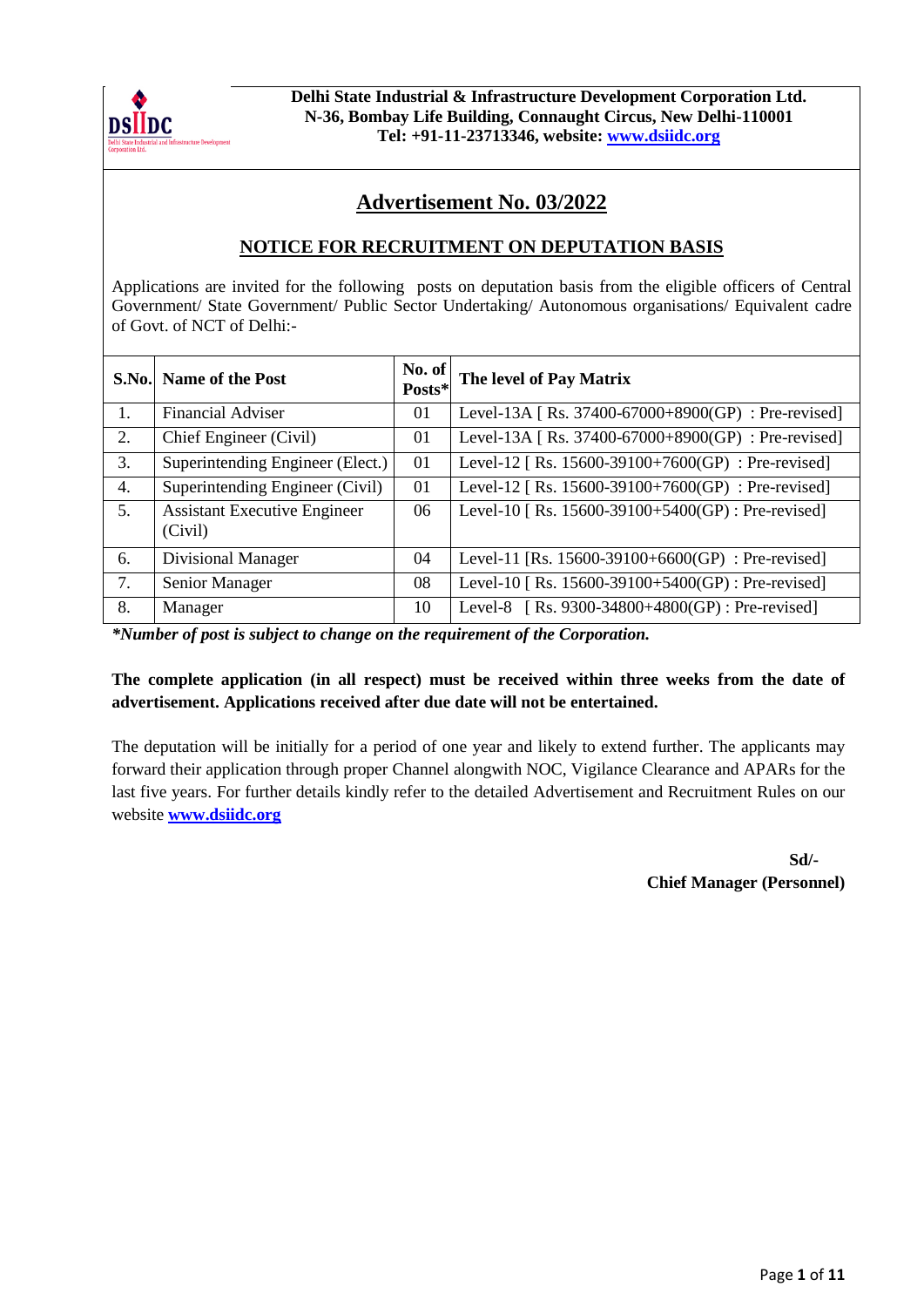

# **Delhi State Industrial & Infrastructure Development Corporation Ltd. N-36, Bombay Life Building, Connaught Circus, New Delhi**

**URL: [www.dsiidc.org](http://www.dsiidc.org/)**

### **NOTICE FOR RECRUITMENT ON DEPUTATION BASIS**

Applications are invited for the following posts **'On Deputation Basis'** from the eligible officers of Central Government/ State Government/ Public Sector Undertakings/ Autonomous organisation/equivalent cadre of Govt. of NCT of Delhi.:

| S.<br>No. | Name of the post                 | of Post* | Number The level<br>of Pay | <b>Recruitment Rules</b>                                                                                                                                                                                                                                                                                                                                                                                                                                                                                                          |  |  |  |  |
|-----------|----------------------------------|----------|----------------------------|-----------------------------------------------------------------------------------------------------------------------------------------------------------------------------------------------------------------------------------------------------------------------------------------------------------------------------------------------------------------------------------------------------------------------------------------------------------------------------------------------------------------------------------|--|--|--|--|
|           |                                  |          | <b>Matrix</b>              |                                                                                                                                                                                                                                                                                                                                                                                                                                                                                                                                   |  |  |  |  |
| 1.        | <b>Financial Adviser</b>         | 01       | Level-<br>13A              | Candidates<br>with<br>Finance/Economics<br>Commerce/<br>background having minimum 12 years of service in any<br>of the Group 'A' organized services under Direct<br>Recruitment like Indian Audit & Accounts Service/<br>Indian Revenue Service/ Indian Civil Accounts Service/<br>Indian Defence Accounts Service/ Indian Postal and<br>Service/Indian<br><b>Accounts</b><br>Railway<br>Accounts<br>Service/Indian Cost Accounts Service<br>and other<br>Organized Services of Govt. of India in the domain of<br>Audit/Accounts |  |  |  |  |
|           |                                  |          |                            | <b>OR</b>                                                                                                                                                                                                                                                                                                                                                                                                                                                                                                                         |  |  |  |  |
|           |                                  |          |                            | CA/CMA/MBA (Specialization in Finance)/ PG Degree<br>(in commerce/ economics) with minimum of 15 years of<br>regular service in Group 'A' in any of the Central/<br>State Government/ PSUs/ Autonomous Organization/<br>equivalent cadre of the Government of NCT of Delhi.                                                                                                                                                                                                                                                       |  |  |  |  |
| 2.        | <b>Chief Engineer</b><br>(Civil) | 01       | Level-<br>13A              | Holding analogous Post on regular basis in parent<br>$\mathbf{a}$ )<br>cadre or department.<br><b>OR</b><br>(i) Deputy Chief Engineer(Civil) in the Level 13 in any<br>Central/State<br>Government/ PSUs<br>of<br>the<br>Autonomous Organization/Equivalent cadre of the<br>Government of NCT of Delhi with 2 years of regular<br>service in the grade.<br><b>OR</b><br>(ii) Superintending Engineer (Civil) in the Level 12 in                                                                                                   |  |  |  |  |
|           |                                  |          |                            | of the Central/State Government/PSUs/<br>any<br>Autonomous Organization/Equivalent cadre of the<br>Government of NCT of Delhi with 6 years of regular<br>service.                                                                                                                                                                                                                                                                                                                                                                 |  |  |  |  |
|           |                                  |          |                            | b) Possessing the following qualifications:                                                                                                                                                                                                                                                                                                                                                                                                                                                                                       |  |  |  |  |
|           |                                  |          |                            | (i) Degree in Civil Engineering from a recognized<br>University/Institute.                                                                                                                                                                                                                                                                                                                                                                                                                                                        |  |  |  |  |
|           |                                  |          |                            | <b>Experience:</b>                                                                                                                                                                                                                                                                                                                                                                                                                                                                                                                |  |  |  |  |
|           |                                  |          |                            | Worked for a minimum of 15 years in Group 'A'<br>(i)<br>Central/State<br>Government/<br>in<br>PSU/<br>a<br>posts<br>Autonomous Organization.                                                                                                                                                                                                                                                                                                                                                                                      |  |  |  |  |
|           |                                  |          |                            | (ii) Experience in contract law, e-governance, building<br>by laws and construction of large scale buildings.                                                                                                                                                                                                                                                                                                                                                                                                                     |  |  |  |  |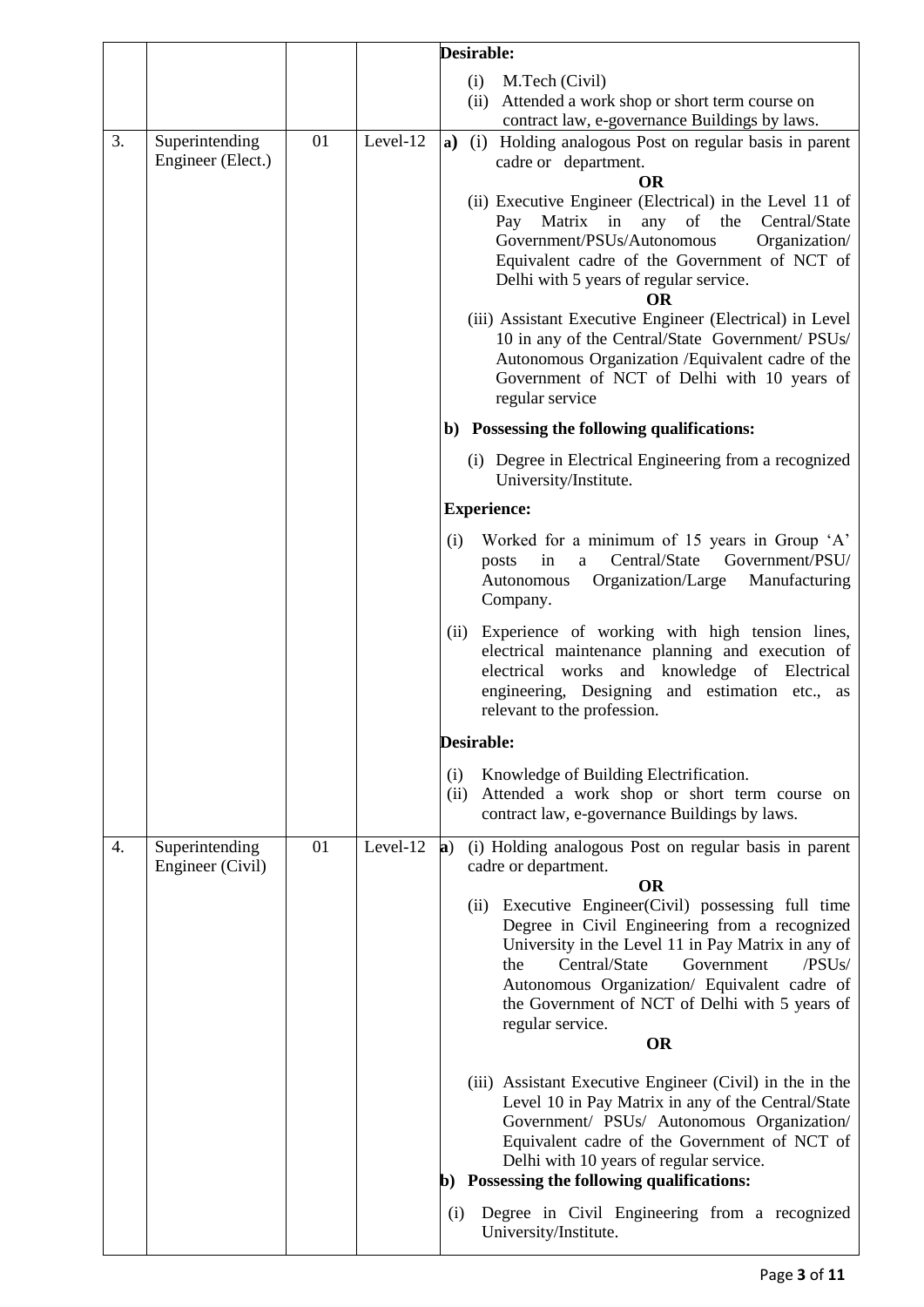|    |                                            |    |          | <b>Experience:</b>                                                                                                                                                                                                                                                                                                                                                                                                                                                                                                                                                                                                                                                                                                                                                                                                                                                                                                                                                                                                               |
|----|--------------------------------------------|----|----------|----------------------------------------------------------------------------------------------------------------------------------------------------------------------------------------------------------------------------------------------------------------------------------------------------------------------------------------------------------------------------------------------------------------------------------------------------------------------------------------------------------------------------------------------------------------------------------------------------------------------------------------------------------------------------------------------------------------------------------------------------------------------------------------------------------------------------------------------------------------------------------------------------------------------------------------------------------------------------------------------------------------------------------|
|    |                                            |    |          | Worked for a minimum of 15 years in Group 'A'<br>(i)<br>Central/State<br>Government/PSU/<br>in<br>a<br>posts<br>Autonomous Organization.                                                                                                                                                                                                                                                                                                                                                                                                                                                                                                                                                                                                                                                                                                                                                                                                                                                                                         |
|    |                                            |    |          | (ii) Experience in contract law, e-governance, building<br>by laws and construction of large scale buildings.                                                                                                                                                                                                                                                                                                                                                                                                                                                                                                                                                                                                                                                                                                                                                                                                                                                                                                                    |
|    |                                            |    |          | Desirable:                                                                                                                                                                                                                                                                                                                                                                                                                                                                                                                                                                                                                                                                                                                                                                                                                                                                                                                                                                                                                       |
|    |                                            |    |          | Attended a work shop or short term course on contract<br>law, e-governance Buildings by laws.                                                                                                                                                                                                                                                                                                                                                                                                                                                                                                                                                                                                                                                                                                                                                                                                                                                                                                                                    |
| 5. | Assistant<br>Executive<br>Engineer (Civil) | 06 | Level-10 | (i) Holding analogous Post on regular basis in parent<br>a)<br>cadre or department.<br><b>OR</b><br>(ii) Assistant Engineer (Civil) with regular service of 3<br>years in the Level 8 of Pay Matrix in any of the<br>Government/PSUs/<br>Central/State<br>Autonomous<br>Organization/Equivalent cadre of the Government<br>of NCT of Delhi<br><b>OR</b><br>(iii) Junior Engineer (Civil) with regular service of<br>8 years in the Level 6 in Pay Matrix in any of the<br>Central/State<br>Government/PSUs/<br>Autonomous<br>Organization/Equivalent cadre of the Government<br>of NCT of Delhi.<br>b) Possessing the following qualifications:<br>(i) Degree in Civil Engineering from a recognized<br>University/Institute.<br><b>Experience:</b><br>Worked for a minimum 5 years in the capacity of<br>In-Charge of subdivision of supervision of maintenance<br>of residential/non-residential buildings, supervision the<br>construction of building and roads works in a<br>Central/State<br>Government/PSU/<br>Autonomous |
|    |                                            |    |          | Organization.                                                                                                                                                                                                                                                                                                                                                                                                                                                                                                                                                                                                                                                                                                                                                                                                                                                                                                                                                                                                                    |
| 6. | Divisional<br>Manager                      | 04 | Level-11 | (a) (i) Holding analogous Post on regular basis in parent<br>cadre or department.<br><b>OR</b>                                                                                                                                                                                                                                                                                                                                                                                                                                                                                                                                                                                                                                                                                                                                                                                                                                                                                                                                   |
|    |                                            |    |          | (ii) Senior Manager or equivalent with minimum 05<br>years of regular service in the Level 10 in Pay Matrix in<br>the<br>Central/State<br>Government<br>of<br>any<br>/PSUs/Autonomous Organization/ of the Government<br>of NCT of Delhi.                                                                                                                                                                                                                                                                                                                                                                                                                                                                                                                                                                                                                                                                                                                                                                                        |
|    |                                            |    |          | <b>OR</b><br>(iii) Manager or equivalent with minimum 6 years of<br>regular service in the Level 8 in Pay Matrix in any of<br>the Central/State Government/ PSU/Autonomous<br>Organization or equivalent Cadre of Government of<br>NCT of Delhi                                                                                                                                                                                                                                                                                                                                                                                                                                                                                                                                                                                                                                                                                                                                                                                  |
|    |                                            |    |          | (b) Desirable Qualification:                                                                                                                                                                                                                                                                                                                                                                                                                                                                                                                                                                                                                                                                                                                                                                                                                                                                                                                                                                                                     |
|    |                                            |    |          | (i) MBA/MA (Economics)/ MCA from a recognized<br>University/Institute.                                                                                                                                                                                                                                                                                                                                                                                                                                                                                                                                                                                                                                                                                                                                                                                                                                                                                                                                                           |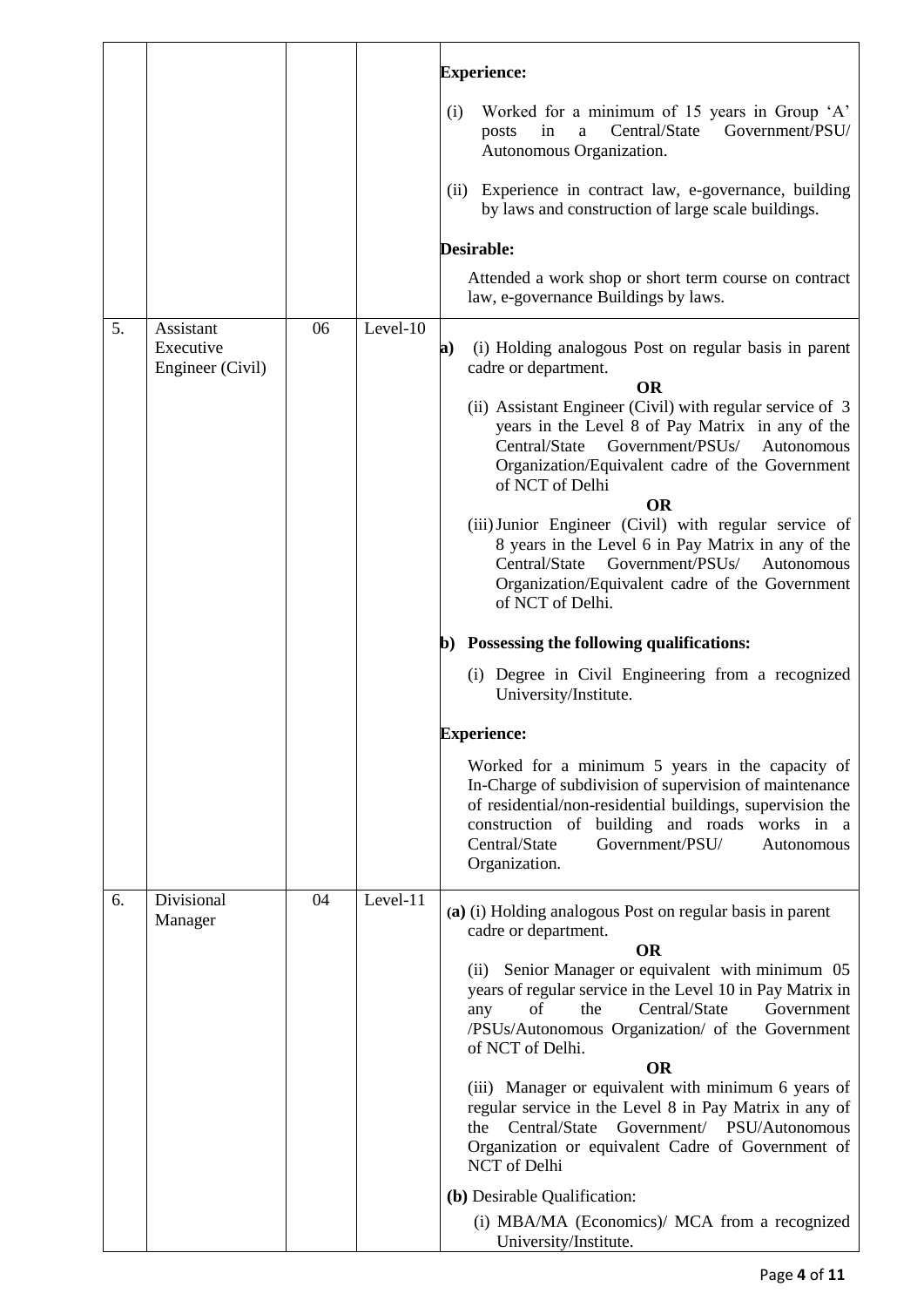| 7. | Senior Manager | 08 | Level-10 | a) (i) Holding analogous Post on regular basis in parent                            |  |  |  |  |
|----|----------------|----|----------|-------------------------------------------------------------------------------------|--|--|--|--|
|    |                |    |          | cadre or department.                                                                |  |  |  |  |
|    |                |    |          | <b>OR</b>                                                                           |  |  |  |  |
|    |                |    |          | (ii) Manager or equivalent with minimum 4 years of                                  |  |  |  |  |
|    |                |    |          | regular service in the Level 8 in Pay Matrix in any                                 |  |  |  |  |
|    |                |    |          | Central/State<br>Government/PSUs/<br>of<br>the                                      |  |  |  |  |
|    |                |    |          | Autonomous Organization/Equivalent cadre of the                                     |  |  |  |  |
|    |                |    |          | Government of NCT of Delhi.<br><b>OR</b>                                            |  |  |  |  |
|    |                |    |          | (iii) Assistant Grade-I or equivalent with minimum 8                                |  |  |  |  |
|    |                |    |          | years of regular service in the Level 6 [35400-                                     |  |  |  |  |
|    |                |    |          | 112400] of Pay Matrix in any of the Central/                                        |  |  |  |  |
|    |                |    |          | Government/PSUs/Autonomous<br><b>State</b>                                          |  |  |  |  |
|    |                |    |          | Organization/Equivalent cadre of the Government<br>of NCT of Delhi.                 |  |  |  |  |
|    |                |    |          |                                                                                     |  |  |  |  |
|    |                |    |          | <b>Experience:</b> 10 years in managerial (above E-O level)                         |  |  |  |  |
|    |                |    |          | capacity in Government/Corporation/reputed Commercial                               |  |  |  |  |
|    |                |    |          | Company/Organization                                                                |  |  |  |  |
|    |                |    |          | b) Possessing the following qualifications:                                         |  |  |  |  |
|    |                |    |          | Bachelor's Degree with minimum 50% marks from a                                     |  |  |  |  |
|    |                |    |          | recognized University/Institute.                                                    |  |  |  |  |
|    |                |    |          |                                                                                     |  |  |  |  |
|    |                |    |          | Desirable:                                                                          |  |  |  |  |
|    |                |    |          | MBA/MA (Economics)/ MCA from a recognized                                           |  |  |  |  |
|    |                |    |          | University/Institute.                                                               |  |  |  |  |
| 8. | Manager        | 10 | Level-8  | (i) Holding analogous Post on regular basis in parent<br>a)                         |  |  |  |  |
|    |                |    |          | cadre or department.<br><b>OR</b>                                                   |  |  |  |  |
|    |                |    |          | (ii) Assistant Grade-I or equivalent with minimum                                   |  |  |  |  |
|    |                |    |          | 6 years of regular service in the Level 6 of Pay                                    |  |  |  |  |
|    |                |    |          | Matrix<br>in<br>of<br>Central/<br><b>State</b><br>the<br>any                        |  |  |  |  |
|    |                |    |          | Government/PSUs/<br>Autonomous                                                      |  |  |  |  |
|    |                |    |          | Organization/Equivalent cadre of the Government<br>of NCT of Delhi.                 |  |  |  |  |
|    |                |    |          | b) Possessing the following qualifications:                                         |  |  |  |  |
|    |                |    |          |                                                                                     |  |  |  |  |
|    |                |    |          | Bachelor's Degree with minimum 50% marks from a<br>recognized University/Institute. |  |  |  |  |
|    |                |    |          | <b>Experience:</b> 3 years in supervisory capacity in any                           |  |  |  |  |
|    |                |    |          | Government Department/ Government Undertakings/                                     |  |  |  |  |
|    |                |    |          | Govt. Autonomous / Statutory bodies etc. at a post in the                           |  |  |  |  |
|    |                |    |          | Level-6 (or equivalent in IDA pattern) or above as per<br>$7th$ CPC.                |  |  |  |  |

*\*Number of post is subject to change on the requirement of the Corporation.*

The applications must be reached within three weeks from the date of advertisement **at N-36, Bombay Life Building, Connaught Circus, New Delhi-110 001**. The deputation will be initially for a period of one year and likely to extend further. The applicants may forward their application through proper channel to the undersigned alongwith NOC, Vigilance Clearance and last five years APARs by the stipulated date. Applications received after due date will not be entertained.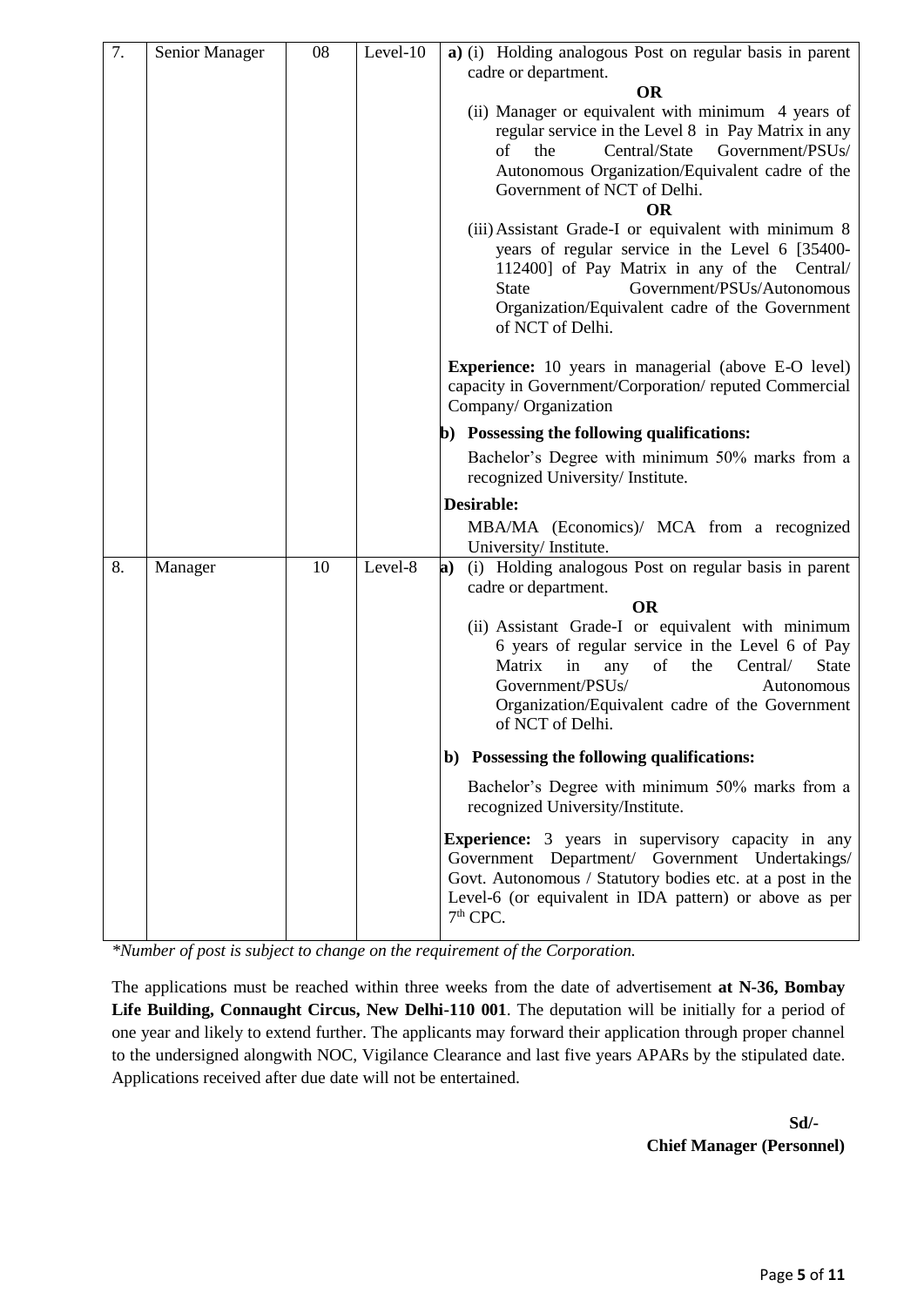Note:-

- (1) Envelope containing application should be super-scribed with "APPLICATION FOR THE POST OF  $(SL. NO. )$ ."
- (2) The pay of the officials selected will be regulated by CCS (RP) Rules, 2016 dated 25.07.2016 (amended from time to time) and the maximum age limit for appointment on deputation shall be 56 years on the date of closing of the applications.
- (3) In addition to pay, DA/ HRA and other allowance are payable as admissible to the employees of the Corporation. The deputationist will be governed by standard terms and conditions of deputation as applicable from time to time.
- (4) Mere fulfillment of educational qualifications and experience does not entitle a candidate to be called for interview. DSIIDC will adopt its own criteria for holding the interview.
- (5) The number of posts is indicative only. The management may increase or decrease the number of posts in each category on its discretion, based on requirements.
- (6) For the above posts, interested candidates presently serving in Central Govt. / State Government / Public Sector Undertakings/ Autonomous Organizations/equivalent cadre of Govt. of NCT of Delhi and keen to serve on deputation may please apply so that their application reaches us within three weeks, in the enclosed proforma (Annex.-A) along with, passport size photograph duly pasted on the application form, self attested photo copies of educational certificates. The lending department while forwarding the application may ensure that experience of the applicant, NOC, Vigilance Clearance and APARs of the last five years etc. are attached duly authenticated by the Appropriate Authority, failing which application will not be entertained. The applicant should bring the testimonials in original of all the qualifications and experience in the relevant area over and above the minimum prescribed qualification, at the time of interview.
- (7) **No TA/ DA** shall be paid to the short-listed candidate for attending interview.
- (8) Complete applications (in all respect) should be sent to Personnel Division, Delhi State Industrial & Infrastructure Development Corporation Limited, N-36, Bombay Life Building, Connaught Circus, New Delhi-110 001. Applications received after the closing date will not be entertained.
- (9) **Candidates serving in Private/Corporate bodies are not eligible; hence they may not apply for the posts.**
- (10)For more details of recruitment rules of respective posts, please visit official website i.e. [www.dsiidc.org](http://www.dsiidc.org/).

 **Sd/- Chief Manager (Personnel)**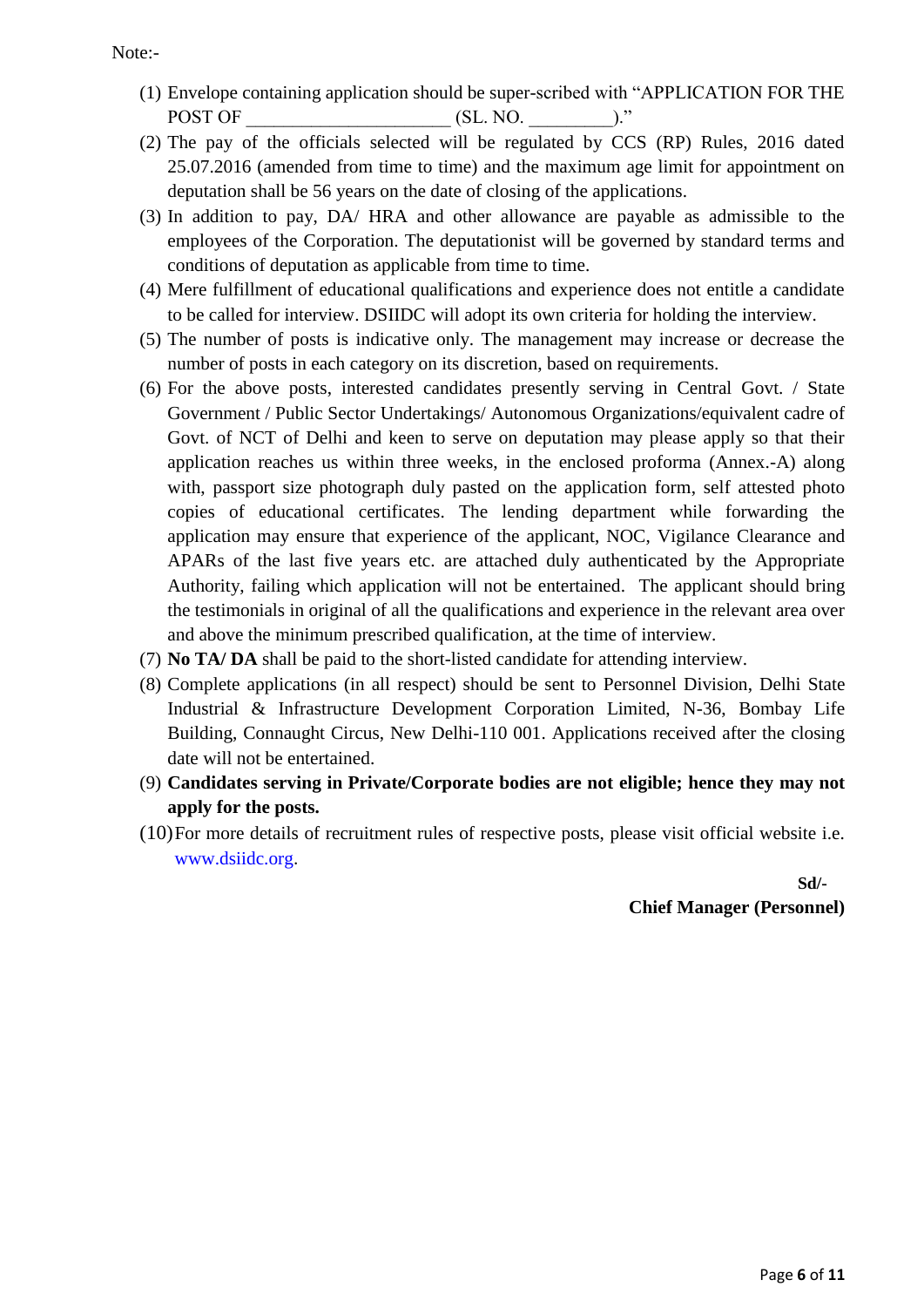#### **FORMAT OF APPLICATION**

1. Advertisement dated : ………………………………………………….

| 3. |                               |
|----|-------------------------------|
|    | <b>Affix Colored Passport</b> |
|    | size photograph               |
| 5. | (not more than three          |
|    | month old)                    |
|    |                               |
|    |                               |
| 6. |                               |

7. Educational / Technical Qualifications: (In chronological order from matriculation onwards).

| S.No. | <b>Name</b><br>Course/<br><b>Exams</b><br>passed | of University/<br>Institution/<br><b>Board</b> | Duration   Year of  <br>the<br>of<br><b>Course</b> | <b>Passing</b> | <b>Main</b><br>subjects<br>taken | Subject<br>of<br>specialisation | Div./<br><b>Class</b><br>& % of<br><b>Marks</b> |
|-------|--------------------------------------------------|------------------------------------------------|----------------------------------------------------|----------------|----------------------------------|---------------------------------|-------------------------------------------------|
|       |                                                  |                                                |                                                    |                |                                  |                                 |                                                 |
|       |                                                  |                                                |                                                    |                |                                  |                                 |                                                 |
|       |                                                  |                                                |                                                    |                |                                  |                                 |                                                 |
|       |                                                  |                                                |                                                    |                |                                  |                                 |                                                 |
|       |                                                  |                                                |                                                    |                |                                  |                                 |                                                 |
|       |                                                  |                                                |                                                    |                |                                  |                                 |                                                 |
|       |                                                  |                                                |                                                    |                |                                  |                                 |                                                 |
|       |                                                  |                                                |                                                    |                |                                  |                                 |                                                 |

(Enclose a separate sheet, duly authenticated by your signature, if the given space is insufficient)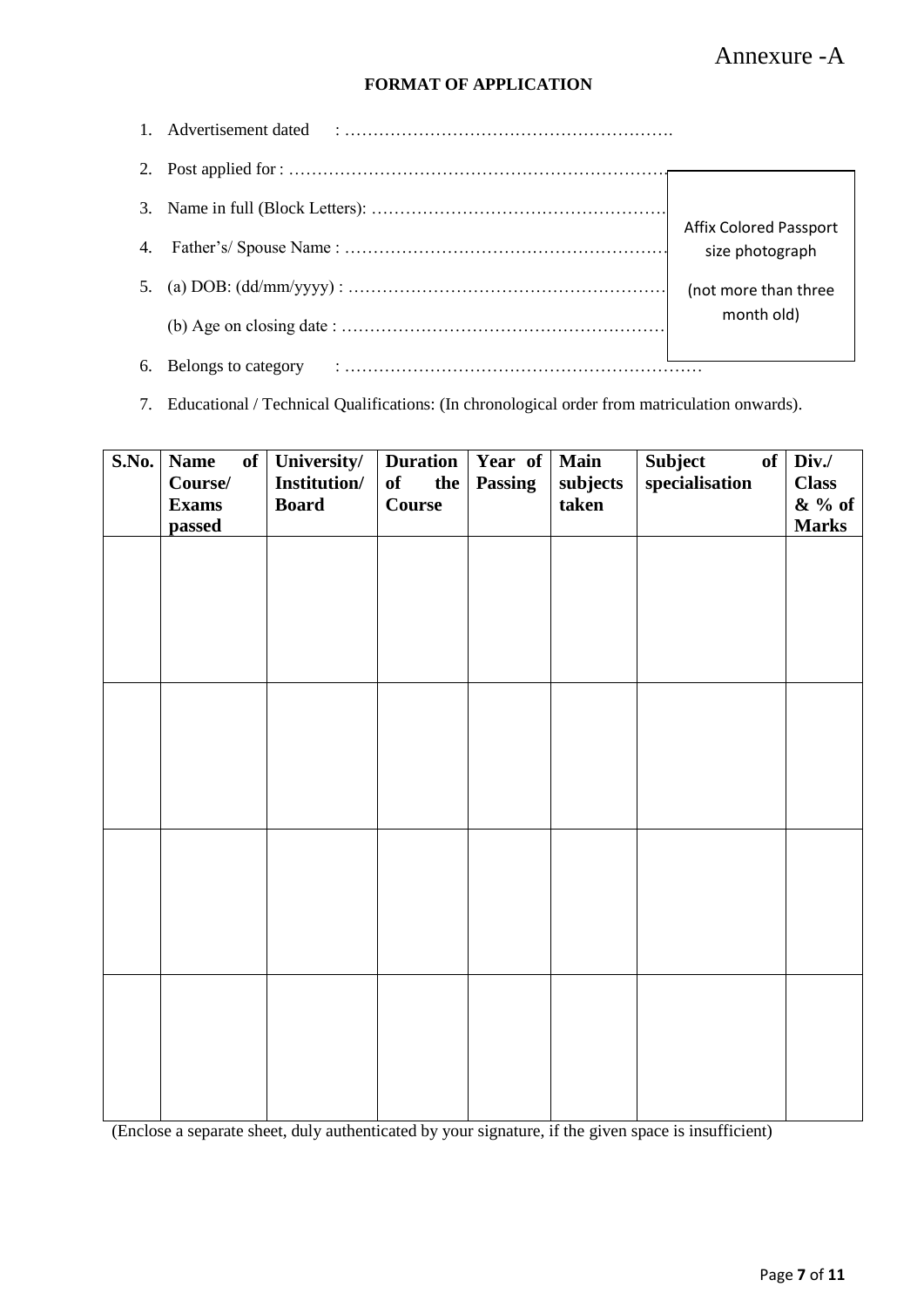|                     |  | 8. Employment Record: (Details in chronological order, starting with the first job to current |  |  |  |  |
|---------------------|--|-----------------------------------------------------------------------------------------------|--|--|--|--|
| employment status). |  |                                                                                               |  |  |  |  |

| S.No. | $\boldsymbol{\&}$<br><b>Name</b><br>Address of<br><b>Employer</b> | Post/<br><b>Designation</b> | <b>Please</b><br>specify<br>whether<br>the<br>post<br>held<br>was<br>adhoc/<br>on<br>regular/<br>permanent/<br>current<br>duty<br>charge/<br><b>MACP</b><br>basis | <b>Period</b><br>$(from -$<br>To) | <b>Total</b><br>period<br>of<br>each<br>employment<br>in<br>years,<br>months<br>$\boldsymbol{\&}$<br>days for the<br>said<br>post/<br>designation | <b>Scale</b><br><b>of</b><br>$\boldsymbol{\&}$<br>pay<br>grade pay/<br>Level<br><b>of</b><br>Pay<br><b>Matrix</b><br>(Regular/<br><b>MACP</b> )<br><b>basis</b> | Nature of<br>duties |  |
|-------|-------------------------------------------------------------------|-----------------------------|-------------------------------------------------------------------------------------------------------------------------------------------------------------------|-----------------------------------|---------------------------------------------------------------------------------------------------------------------------------------------------|-----------------------------------------------------------------------------------------------------------------------------------------------------------------|---------------------|--|
|       |                                                                   |                             |                                                                                                                                                                   |                                   |                                                                                                                                                   |                                                                                                                                                                 |                     |  |
|       |                                                                   |                             |                                                                                                                                                                   |                                   |                                                                                                                                                   |                                                                                                                                                                 |                     |  |
|       |                                                                   |                             |                                                                                                                                                                   |                                   |                                                                                                                                                   |                                                                                                                                                                 |                     |  |
|       |                                                                   |                             |                                                                                                                                                                   |                                   |                                                                                                                                                   |                                                                                                                                                                 |                     |  |
|       |                                                                   |                             |                                                                                                                                                                   |                                   |                                                                                                                                                   |                                                                                                                                                                 |                     |  |
|       |                                                                   |                             |                                                                                                                                                                   |                                   | (Enclose a separate sheet, duly authenticated by your signature, if the given space is insufficient)                                              |                                                                                                                                                                 |                     |  |
| 9.    |                                                                   |                             |                                                                                                                                                                   |                                   |                                                                                                                                                   |                                                                                                                                                                 |                     |  |

10. Total Experience in years as per eligibility criteria of DSIIDC ……………………………………………………………………………………………........ 11. Computer skills: …………………………………………………………………………....... 12. Course/ Certification: ………………………………………………………………………… ………………………………………………………………………………………………… …………………………………………………………………………………………………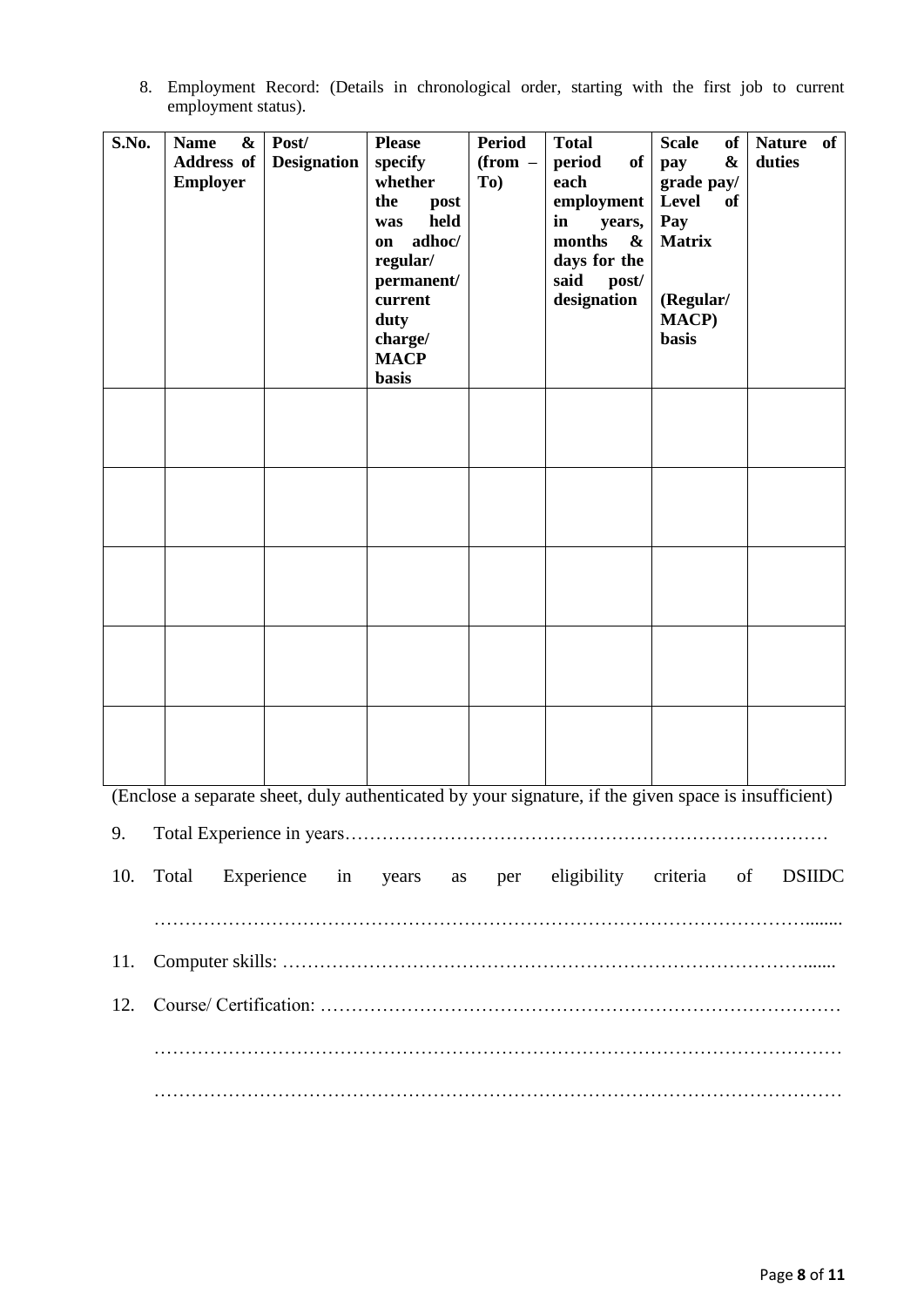………………………………………………………………………………………………. ………………………………………………………………………………...…………….. ……………………………………………………………………………………………… Pin Code :……………………………........................ (a) Mobile No.…..………………………………………………………………………………. (b) E-mail ID: …..…….………………………………………………………………………… 13. (ii) Permanent Address (In BLOCK LETTERS) : ………………………………………………………………………………………………. ………………………………………………………………………………………………. Pin Code: …………………………............................ Telephone Number:…………………………………. 14. **Employer Address (Name & Designation of Controlling Authority/HoD):** ………………………………………………………………………………………………. ………………………………………………………………………………………………. ………………………………………………………………………………………………. Pin Code : ……………………………....................... a. Telephone No:………………………………………………………………………………. b. Residence No.: ……………………………………………………………………………… c. Mobile No.:…………………………………………………………………………………. d. E-mail ID:…………………………………………………………………………………… 15. Any other information you may wish to add (like list of publications, Membership of earned societies, awards and recognition, etc. (in brief)) : ……………………………………………………………………………………………………… ……………………………………………………………………………………………………… 16. Vigilance Status: Please indicate if : (please tick) Yes No (a) Are you currently under suspension: ……… ………. (b) A charge sheet and the disciplinary proceeding against you .......... (c) Prosecution for a criminal charge is pending against you ..…….. ……….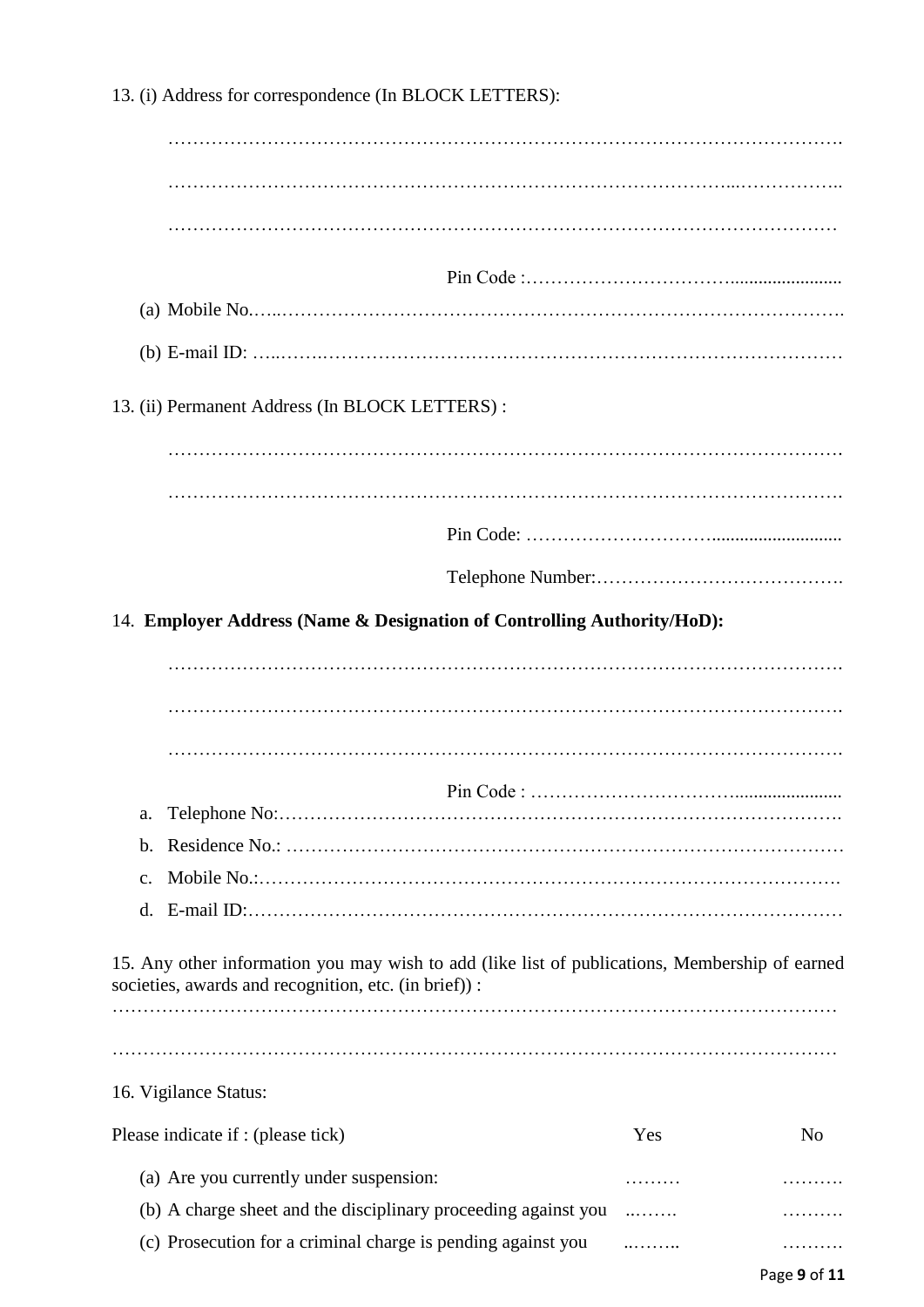17. Details of Enclosures: ………………………………………………………………………………………………………. ……………………………………………………………………………………………………….

#### 18. DECLARATION:-

I Mr./ Mrs./ Ms. ………………………………………………………… certify that the foregoing information is correct and complete to the best of my knowledge and belief and nothing has been concealed/ distorted. If at any time I am found to have concealed/ distorted any material information, my appointment shall be liable to be summarily terminated without notice/ compensation.

Place:

Date:

Signature of the candidate